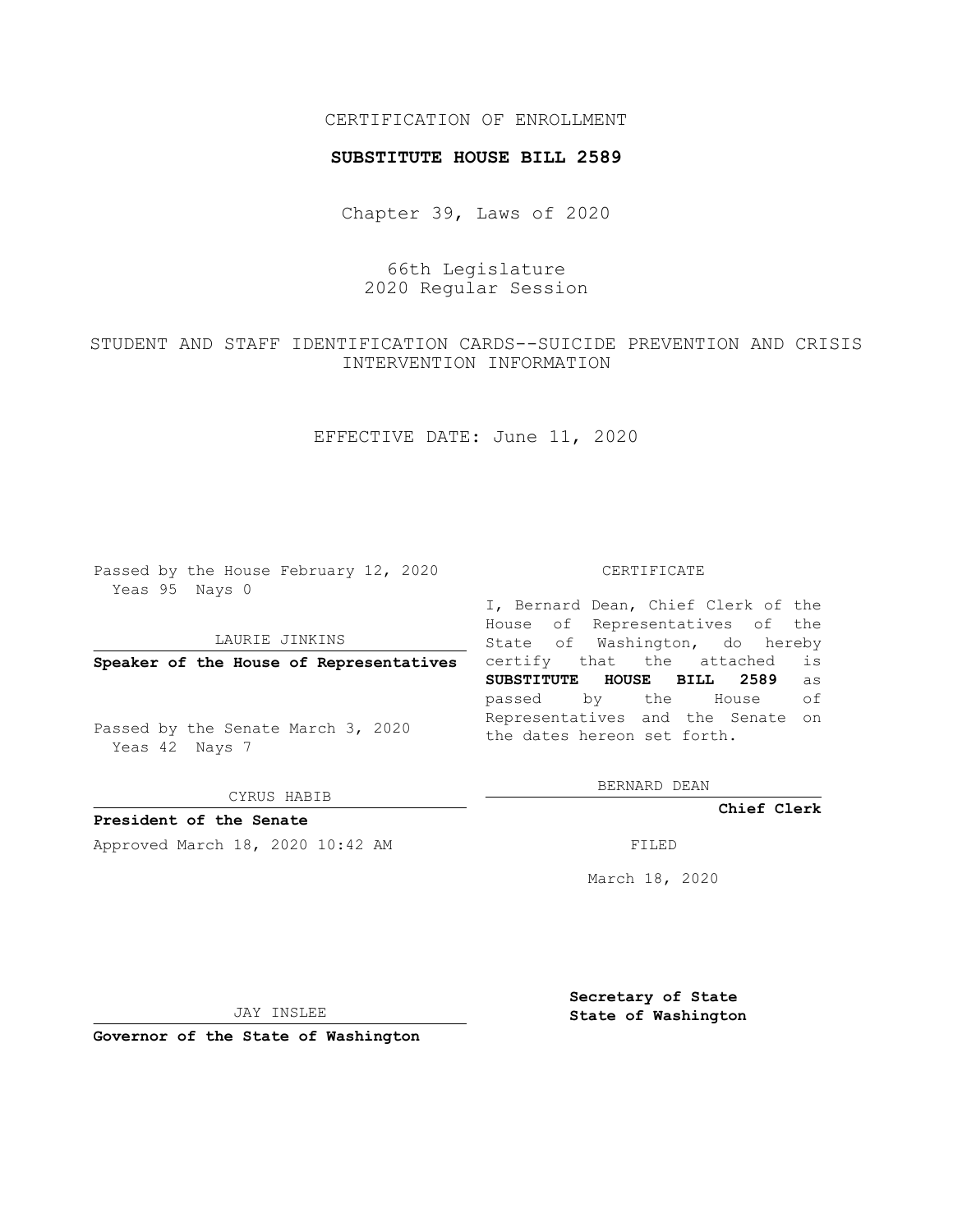### **SUBSTITUTE HOUSE BILL 2589**

Passed Legislature - 2020 Regular Session

## **State of Washington 66th Legislature 2020 Regular Session**

By House Education (originally sponsored by Representatives Callan, Rude, Pollet, Orwall, Doglio, Steele, Kilduff, Caldier, Davis, Corry, Senn, Ybarra, Thai, Ramos, Ryu, Santos, Leavitt, Gildon, Bergquist, J. Johnson, Frame, and Macri)

READ FIRST TIME 02/05/20.

 AN ACT Relating to requiring contact information for suicide prevention and crisis intervention organizations on student and staff identification cards; adding a new section to chapter 28A.210 RCW; adding a new section to chapter 28B.10 RCW; creating new sections; 5 and providing an expiration date.

BE IT ENACTED BY THE LEGISLATURE OF THE STATE OF WASHINGTON:

 NEW SECTION. **Sec. 1.** The legislature finds that there are national and local organizations specializing in suicide prevention, crisis intervention, and counseling that provide free, confidential emotional support for people who are in suicidal crisis or emotional distress. Immediate access to these services often prevents suicide, attempted suicide, and other harm. The federal government recognized the importance of free support services when, in 2005, it launched a ten digit national suicide prevention lifeline and then, in 2019, it announced plans to designate 988 as the national suicide prevention and mental health crisis hotline. The contact information for these lifesaving services should be easily accessible to Washington residents, particularly students and the caring adults who work with them. Therefore, the legislature intends to require that contact information for suicide prevention and crisis intervention organizations be printed on student and staff identification cards.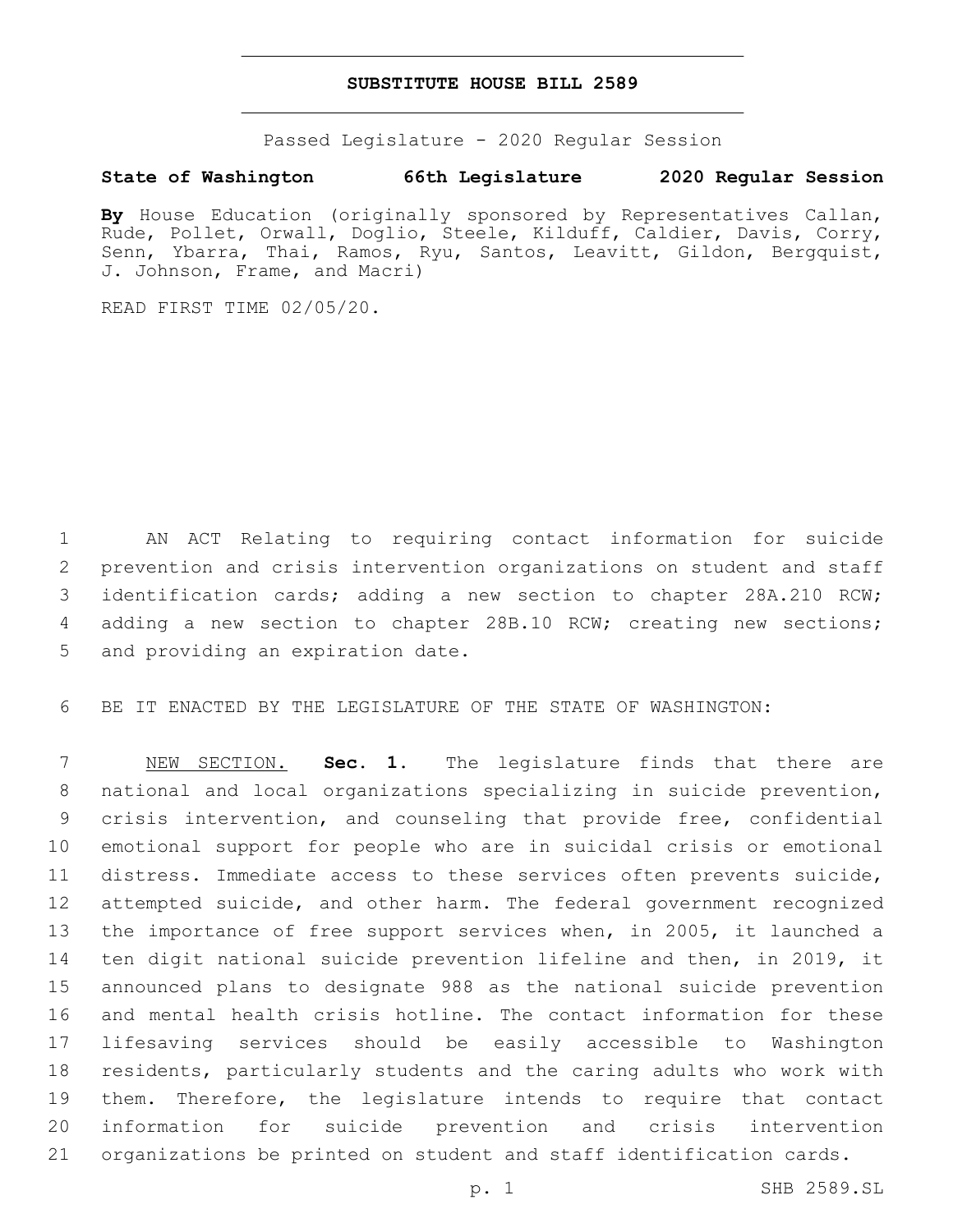NEW SECTION. **Sec. 2.** A new section is added to chapter 28A.210 2 RCW to read as follows:

 (1) Within existing resources, every public school that issues student identification cards, staff identification cards, or both, must have printed on either side of the identification cards:

 (a) The contact information for a national suicide prevention 7 organization; and

 (b) The contact information for one or more campus, local, state, or national organizations specializing in suicide prevention, crisis 10 intervention, or counseling, if available.

 (2) The requirements in subsection (1) of this section apply to student identification cards and staff identification cards issued for the first time and issued to replace a damaged or lost 14 identification card.

 NEW SECTION. **Sec. 3.** A new section is added to chapter 28B.10 16 RCW to read as follows:

 (1) Within existing resources, every institution of higher education as defined in RCW 28B.10.016 that issues student identification cards, faculty or staff identification cards, or both, must have printed on either side of the identification cards:

 (a) The contact information for a national suicide prevention 22 organization; and

 (b) The contact information for one or more campus, local, state, or national organizations specializing in suicide prevention, crisis 25 intervention, or counseling, if available.

 (2) The requirements in subsection (1) of this section apply to student identification cards and faculty or staff identification cards issued for the first time and issued to replace a damaged or 29 lost identification card.

 NEW SECTION. **Sec. 4.** (1) Notwithstanding the requirements in sections 2 and 3 of this act, if a school or institution of higher education subject to the requirements of section 2 or 3 of this act, respectively, has a supply of unissued identification cards that do not comply with the requirements of section 2 or 3 of this act, the school or institution of higher education may issue those identification cards until that supply is depleted.

37 (2) This section expires June 30, 2021.